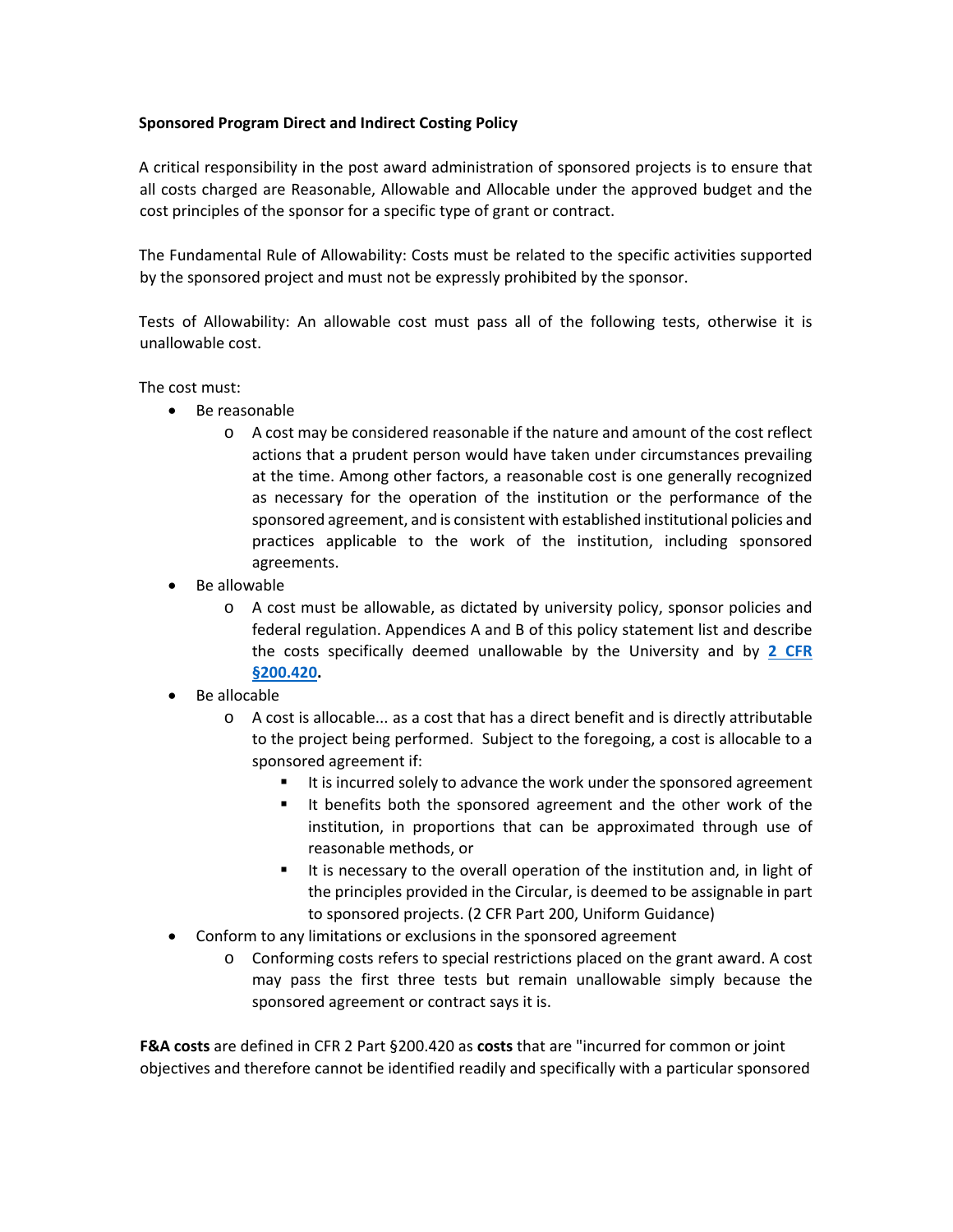project, an instructional activity, or any other institutional activity." **F&A costs** are sometimes referred to as **indirect costs**

| Below are example of similar cost that can be charged directly or attributed to Indirect |                                                  |  |
|------------------------------------------------------------------------------------------|--------------------------------------------------|--|
| Costs depending on the purposes and whether or not it can be directly tied to the        |                                                  |  |
| sponsored project:                                                                       |                                                  |  |
| <b>Direct Costs</b>                                                                      | <b>Indirect Costs</b>                            |  |
| (Allowable as Budgeted Items)                                                            | (Not Allowable as Direct Costs on Project)       |  |
| <b>Salaries/Wages &amp; Fringe Benefits:</b>                                             | <b>Salaries/Wages &amp; Fringe Benefits:</b>     |  |
| Faculty, other professionals, technicians,                                               | Clerical and administrative assistants,          |  |
| post doc associates, research associates,                                                | department manager and financial assistants,     |  |
| graduate and undergraduate students.                                                     | secretaries, and directors.                      |  |
| <b>Materials and Supplies:</b>                                                           | <b>Office Supplies</b>                           |  |
| Project related material and research and                                                | Pens, pencils, paper, staples, transparencies,   |  |
| scientific supplies. Any equipment or                                                    | toner cartridges, diskettes, printer paper, word |  |
| software that does not qualify under the                                                 | processing and spreadsheet programs. Books       |  |
| equipment definition. Software costing                                                   | and journals generally should be provide as part |  |
| less than \$100,000 is not considered                                                    | of normal library services and treated as F&A    |  |
| capital equipment.                                                                       | costs.                                           |  |
| Equipment:                                                                               | <b>Equipment:</b>                                |  |
| Equipment used for scientific, technical,                                                | General office equipment such as copiers,        |  |
| and research purposes that costs greater                                                 | printers, office computers, and fax machines.    |  |
| than \$5,000 and has a useful life of at least                                           |                                                  |  |
| one year.                                                                                |                                                  |  |
| <b>Facilities:</b>                                                                       | <b>Facilities:</b>                               |  |
| Project specific space rental for off-                                                   | Utilities, building use, grounds maintenance,    |  |
| campus facilities from a third party. Use of                                             | renovations, and alterations of University       |  |
| specialized equipment for which there is a                                               | property whether, on- or off-campus.             |  |
| commonly applied charge.                                                                 |                                                  |  |
| Travel:                                                                                  | Travel:                                          |  |
| Transportation, lodging, subsistence, and                                                | Costs of entertainment, and any costs directly   |  |
| related items incurred by employees who                                                  | associated with such costs (such as tickets to   |  |
| are in travel status on official business of                                             | shows or sports events, meals, lodging, rentals, |  |
| the institution related to the project.                                                  | transportation, and gratuities).                 |  |
| Telephone:                                                                               | Telephone:                                       |  |
| Long distance calls, phone surveys or calls                                              | Local calls, cell phones, installation and       |  |
| to project participants.                                                                 | maintenance.                                     |  |
| <b>Maintenance &amp; Repairs:</b>                                                        | <b>Maintenance &amp; Repairs:</b>                |  |
| Requires justification that the                                                          | Maintenance and repairs to general purpose       |  |
| expenditures are required and directly                                                   | equipment, buildings, and grounds                |  |
| related to the specific award (e.g., less                                                |                                                  |  |
| expensive than buying new).                                                              |                                                  |  |
| <b>Advertising:</b>                                                                      | <b>Advertising:</b>                              |  |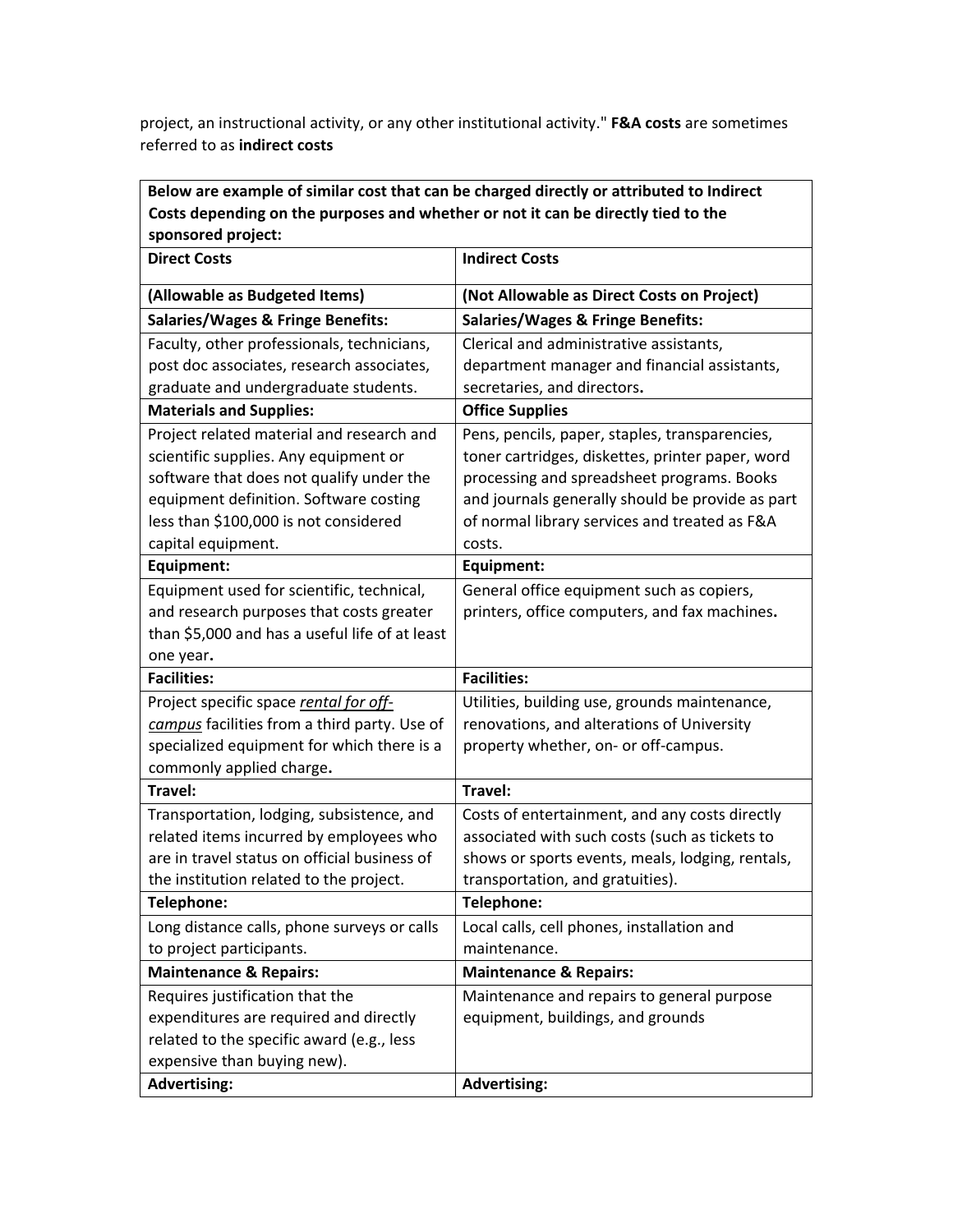| Recruitment of research subjects or of         | Public relations to promote                      |
|------------------------------------------------|--------------------------------------------------|
| personnel for job openings approved for a      | unit/department/college.                         |
| specific project. The procurement of           |                                                  |
| goods and service for the project and          |                                                  |
| payment for program outreach necessary         |                                                  |
| for the project.                               |                                                  |
| <b>Publications:</b>                           | <b>Publications:</b>                             |
| Project specific and project related.          | General printing and copying.                    |
| Copying included only when charges can         |                                                  |
| be tracked and documented.                     |                                                  |
| Memberships, subscriptions and                 | Memberships, subscriptions and professional      |
| professional activity:                         | activity:                                        |
| Membership in business, technical, and         | Membership in any civic or community             |
| professional organizations related to and      | organization, country club or social/dining club |
| supportive of the project. Subscriptions to    | or organization                                  |
| business, professional, and technical          |                                                  |
| periodicals related to and supportive of       |                                                  |
| project                                        |                                                  |
| <b>Freight/express deliveries and Postage:</b> | <b>Freight/express deliveries and Postage:</b>   |
| Justification required that cost needed to     | Routine or internal courier costs.               |
| transport project material in a timely way.    |                                                  |
| <b>Consulting:</b>                             | <b>Consulting:</b>                               |
| Project specific                               | General, management, financial                   |
| <b>Miscellaneous Costs:</b>                    | <b>Miscellaneous Costs:</b>                      |
| Subcontract costs, recharge center             | Computer network charges and utilities.          |
| charges, and training costs necessary for      |                                                  |
| the project.                                   |                                                  |
| <b>Participant Support Costs:</b>              |                                                  |
| Allowed only with prior written approval       |                                                  |
| of the funding agency, and provided they       |                                                  |
| are programmatically justified                 |                                                  |

# **Correction of Unallowable Costs and/or overages**

It is expected that Sponsored Project expenditures will be posted to the correct project/speedtype. If an unallowable cost is improperly charged or if an overage occurs, the department is responsible for correcting the error. Corrections to transfer the expenditures to an unrestricted/discretionary speedtype should be made as soon as the need is identified.

Depending on the type of cost, a cost transfer should be completed in PeopleSoft Financials for non-salary expenditures. For salary costs, an adjustment in PeopleSoft HCM must be completed. All cost transfers and/or salary adjustments are required to be supported with a clear justification and applicable documentation to support the transfer. The transfers and adjustments relating to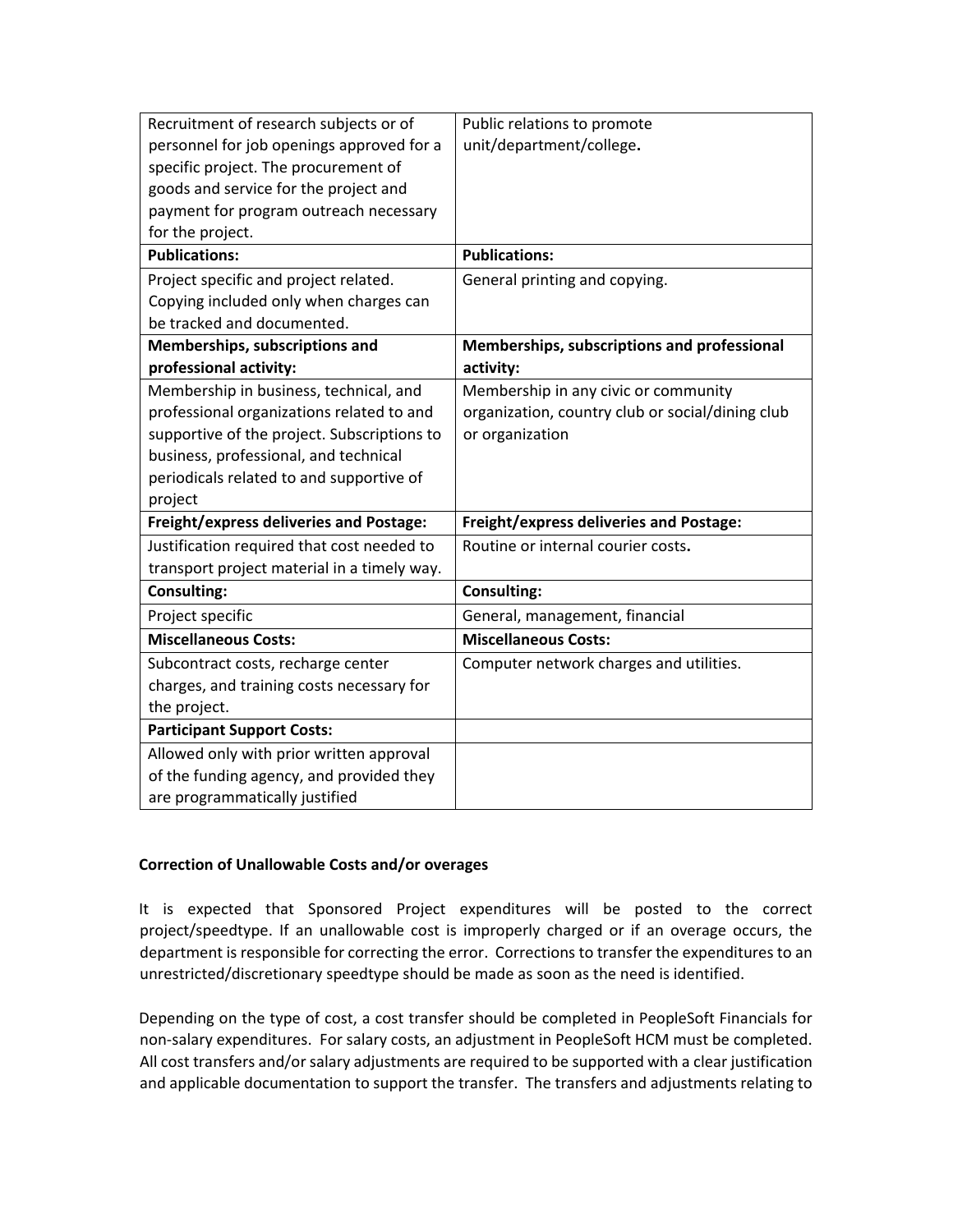Sponsored Projects will be reviewed and approved by the Office of Sponsored Projects Administration (OSPA) to ensure the unallowable expense or overage is appropriately removed and transferred to an unrestricted source of funding.

Departments, specifically the Principal Investigator (PI), determine if costs are unallowable or allowable. In the event that the department, with the primary responsibility for sponsored projects, has not properly identified and removed any unallowable costs, OSPA will contact the department to prepare a journal entry to transfer the charge from the sponsored project. If an unallowable cost remains on a sponsored project and the department has not removed within 30 days of identification, OSPA will prepare a journal entry to transfer the unallowable cost to cost sharing.

#### **EXPENSES NOT CHARGEABLE TO THE FEDERAL GOVERNMENT**

| 9901 | <b>ADVERTISTING AND PUBLIC RELATIONS</b>                                          |
|------|-----------------------------------------------------------------------------------|
|      | Unallowable unless required for performance of obligations under sponsored        |
|      | agreement.                                                                        |
| 9902 | <b>ALCHOLIC BEVERAGES</b>                                                         |
|      | Unallowable.                                                                      |
| 9903 | <b>ALUMNI ACTIVITIES</b>                                                          |
|      | Unallowable.                                                                      |
| 9904 | 9904 BAD DEBTS                                                                    |
|      | Unallowable.                                                                      |
| 9905 | <b>CIVIL DEFENSE</b>                                                              |
|      | Capital expenditures for any civil defense project, and Operating expenses for    |
|      | projects not located on campus are unallowable.                                   |
| 9906 | <b>COMMENCEMENT &amp; CONVOCATION</b>                                             |
|      | Unallowable.                                                                      |
| 9907 | <b>PENSION COSTS</b>                                                              |
|      | Increases in costs due to funding delays, late payments on termination            |
|      | insurance, excise taxes on accumulated -deficiencies, and prohibited              |
|      | transactions are unallowable.                                                     |
| 9908 | <b>INSTITUTION FURNISHED AUTOMOBILES</b>                                          |
|      | Personal use of vehicle including travel to and from work is unallowable.         |
| 9909 | <b>CONTINGENCY PROVISION</b>                                                      |
|      | Contributions to a contingency reserve are unallowable.                           |
| 9910 | DEFENSE AND PROSECUTION OF CRIMINAL AND CIVIL PROCEEDINGS, CLAIMS,                |
|      | APPEALS AND PATENT INFRIGNGEMENT                                                  |
|      | Unless allowed by special agreement, the costs of proceedings initiated by any    |
|      | government, related to the violation of regulations, where the result is          |
|      | conviction or institutional liability is unallowable. Costs of all other types of |
|      | litigation, related costs and payment of claims are unallowable unless specific   |
|      | provision is made in the sponsored agreement.                                     |
| 9911 | <b>DONATIONS AND CONTRIBUTIONS</b>                                                |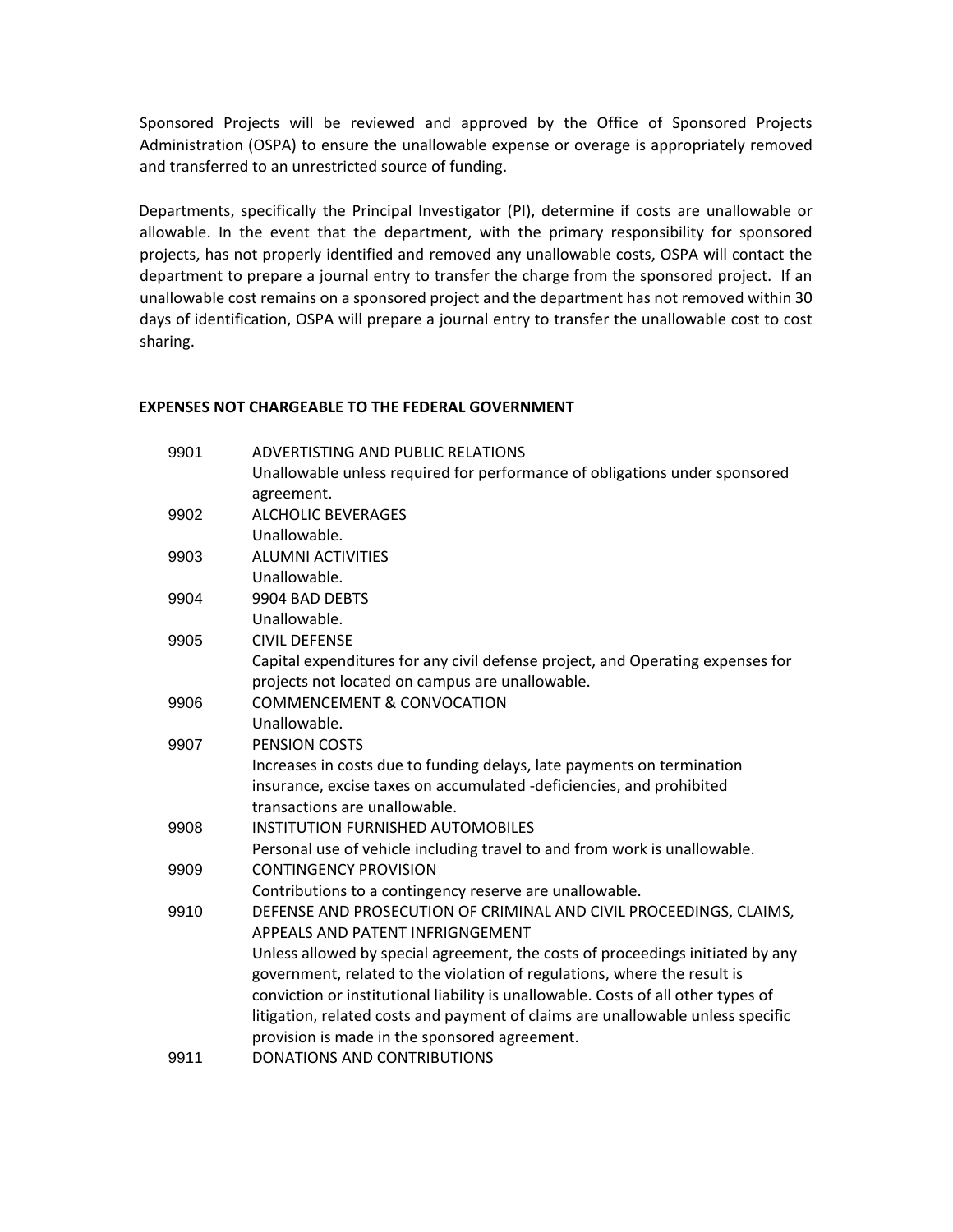|      | All donation and contributions are unallowable except those donated to meet<br>cost share or matching requirements. Note that depreciation or use allowance |
|------|-------------------------------------------------------------------------------------------------------------------------------------------------------------|
|      | on-donated services and property is allowable.                                                                                                              |
| 9912 | <b>ENTERTAINMENT COSTS</b>                                                                                                                                  |
|      | Unallowable.                                                                                                                                                |
| 9913 | <b>FINES AND PENALTIES</b>                                                                                                                                  |
|      | Unallowable unless incurred as a result of compliance with the provisions of a                                                                              |
|      | sponsored agreement or with written instructions from the sponsoring agency.                                                                                |
| 9914 | GOODS AND SERVICES FOR PERSONAL USE                                                                                                                         |
|      | Unallowable.                                                                                                                                                |
| 9915 | HOUSING AND PERSONAL LIVING EXPENSES                                                                                                                        |
|      | Unallowable.                                                                                                                                                |
| 9916 | INSURANCE AND INDEMNIFICATION                                                                                                                               |
|      | Costs of insurance covering government property are not allowable unless                                                                                    |
|      | required or approved. Actual losses which could have been covered, but were                                                                                 |
|      | not, are also unallowable. In addition, costs to insure against defects in., the                                                                            |
|      | institution's materials or workmanship are unallowable.                                                                                                     |
| 9917 | <b>INTEREST</b>                                                                                                                                             |
|      | Unallowable.                                                                                                                                                |
| 9918 | <b>FUND RAISING</b>                                                                                                                                         |
|      | Unallowable.                                                                                                                                                |
| 9919 | <b>INVESTMENT MANAGEMENT</b>                                                                                                                                |
|      | Unallowable.                                                                                                                                                |
| 9920 | 9921 LOBBYING                                                                                                                                               |
|      | Unallowable.                                                                                                                                                |
| 9921 | <b>MEMBERSHIP COSTS</b>                                                                                                                                     |
|      | Costs of membership or publications of civic, community or social organizations                                                                             |
|      | are unallowable.                                                                                                                                            |
| 9922 | PREAGREEMENT COSTS                                                                                                                                          |
|      | Unallowable unless approved by the sponsoring agency.                                                                                                       |
| 9923 | <b>RECRUITING COSTS</b>                                                                                                                                     |
|      | Unreasonable or excessive advertising costs which exceed standard recruiting                                                                                |
|      | practices are unallowable. Relocation costs must be refunded if the employee                                                                                |
|      | resigns for reasons within his/her control within one year.                                                                                                 |
| 9924 | SELLING AND MARKETING                                                                                                                                       |
|      | Unallowable.                                                                                                                                                |
| 9925 | <b>SEVERANCE PAY</b>                                                                                                                                        |
|      | Costs in excess of the normal severance pay policy are unallowable.<br>STUDENT ACTIVITY COSTS                                                               |
| 9926 | Unallowable unless specifically provided for in the sponsored agreement.                                                                                    |
| 9927 | <b>TRAVEL COSTS</b>                                                                                                                                         |
|      | Airfare in excess of lowest available rate except in cases of non-availability or                                                                           |
|      | lack of a reasonable alternative is unallowable.                                                                                                            |
| 9928 | TRUSTEES TRAVEL AND SUSISTENCE                                                                                                                              |
|      | Unallowable.                                                                                                                                                |
|      |                                                                                                                                                             |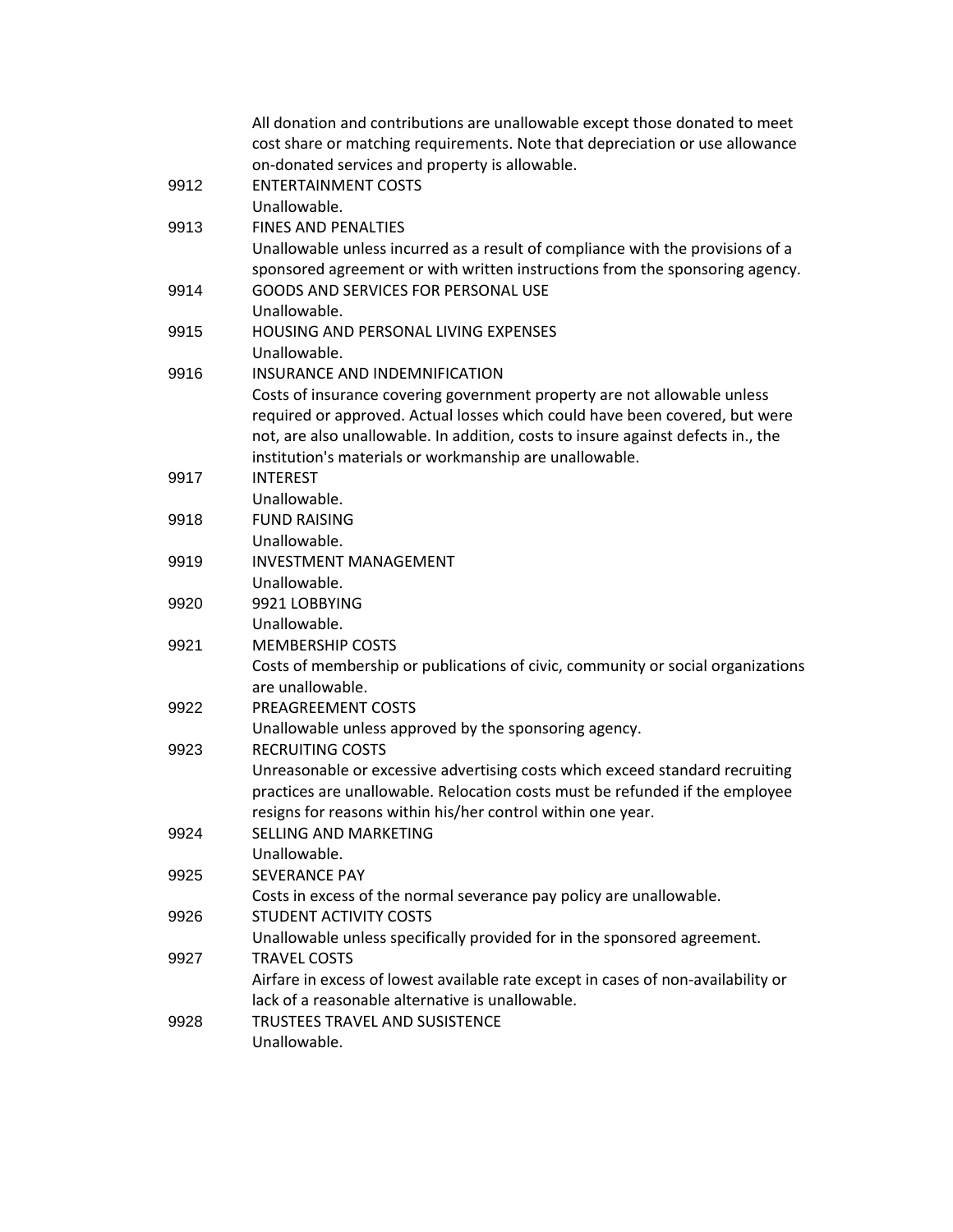# **ALLOWABLE COSTS – NATIONAL INSTITUTES OF HEALTH**

The following are highlights from the NIH Grants Policy Statement.

**Advertising**: Allowable only for recruitment of staff trainees, or research subjects, procurement of goods and services, disposal of scrap or surplus materials, and other specific purpose (as indicated in the terms of the award) necessary to meet the requirements of the grant supported project or activity.

#### **Alcoholic Beverages:** Not allowable

**Alterations & Renovations:** Alteration and renovation is defined as work required to change the interior arrangements or other physical characteristics of an existing facility or installed equipment so that it may be more effectively utilized for its currently designated purpose or adapted to an alternative use to meet a programmatic requirement. New construction is unallowable unless specifically authorized. Other A&R cost are subject to many limitations and restrictions. Please refer to NIH manual or contact OSPA.

**Animals:** Allowable for acquisition, care and use of experimental animals.

**Audiovisual Activities:** Allowable. Prior approval required if the cost of any single audiovisual, including reported non-federal share, that exceeds or is expected to exceed \$25,000. Consult PHS manual for additional requirements.

#### **Bad Debts:** Not allowable.

**Books and Periodicals:** Allowable as a direct cost when required for the conduct of the project. Where an institution has a library, books and periodicals should generally be provided as normal library service and treated as indirect costs.

**Communications:** Allowable as direct costs incurred for local and long distance telephone calls, telephone surveys, telegrams, postage, etc. but only when they can be specifically identified to the project and are consistently treated as direct costs.

**Conference Grant Costs:** Allowable

**Construction Services:** Allowable only when the program legislation includes specific authority to construct facilities.

**Consultant Services: Allowable.** A consultant is an individual hired to give professional advice or services for a fee but not as an employee of the hiring party. Consulting fees paid to a salaried member of the faculty are allowable only in unusual cases. Each sponsor may a have a maximum allowable rate.

**Consumer Provider Board Participation:** Allowable in accordance with specific program regulations.

**Donor Costs:** Allowable for payment to volunteers or research subjects who contribute blood, urine samples, and other body fluids or tissues that are specifically project related.

**Drugs:** Allowable with restrictions and limitations.

**Dues:** Allowable for organizational membership in professional organizations or societies if it can be shown that such membership is necessary to accomplish the objectives of the project.

**Entertainment: Not allowable.** See meals section for potential project relatedness.

**Equipment:** Allowable when specifically allocable to the project. General-purpose equipment (office furniture) is generally not allowable.

**Fund Raising:** Not allowable.

**Insurance:** Allowable when required because of the special risks peculiar to the project.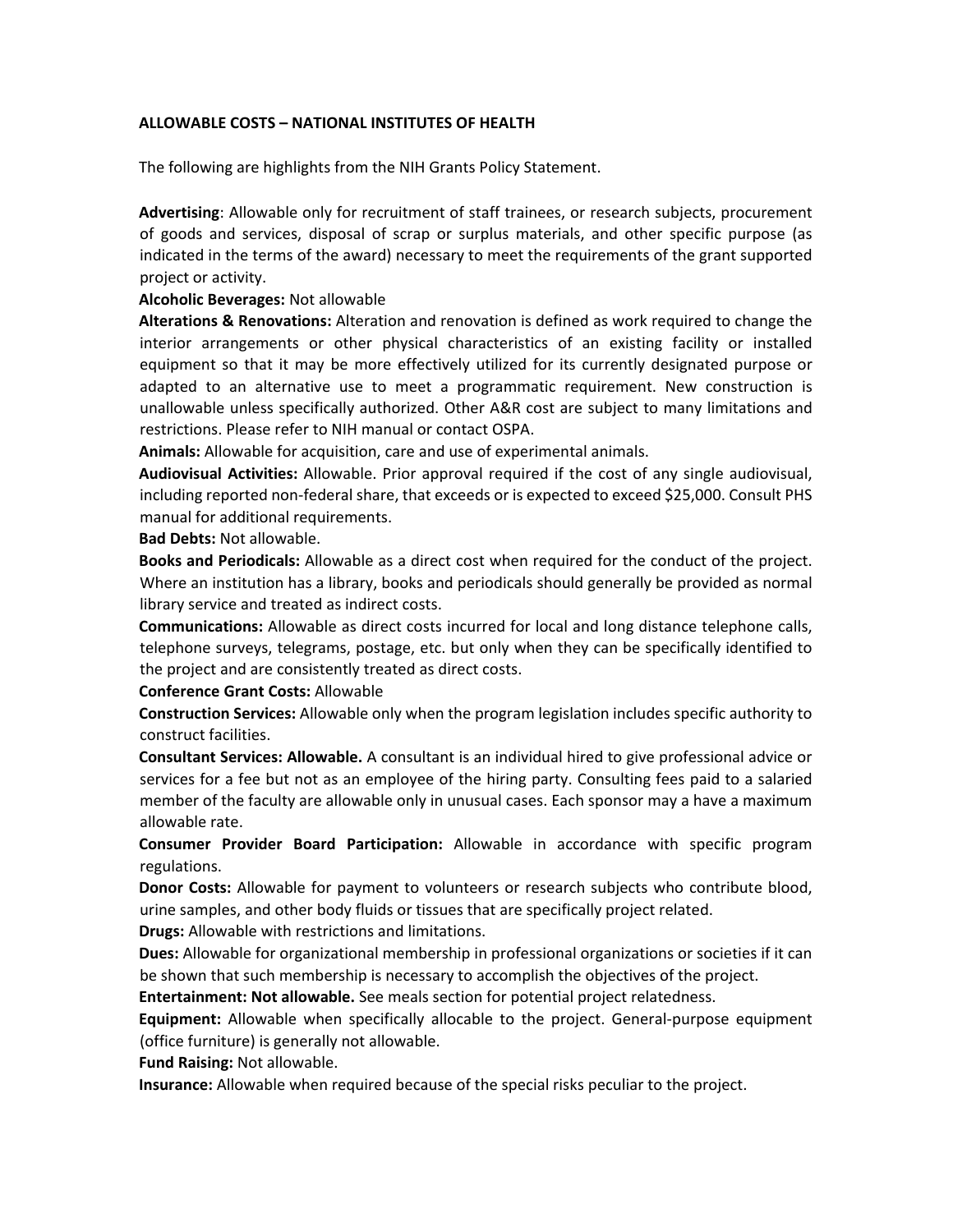Insurance is usually treated as an indirect cost.

**Interest:** Not allowable unless specifically authorized.

**Land or Building Acquisition:** Not allowable unless specifically authorized.

**Library and Information Services:** Generally allowable when specifically required for the conduct of the project and identifiable as an integral part of the grant. Usually treated as indirect cost. **Lobbying generally:** Not allowable.

**Meals**: Allowable, if business conducted relates directly to the project and is reasonable, but not for purposes of entertainment.

**Patient Care: Allowable** to provide routine and ancillary medical services on either an inpatient or outpatient basis if the recipient has obtained prior approval from PHS.

**Publications:** Allowable, only if project related.

**Page charges:** Allowable with conditions.

**Other Publication Costs:** Such as publications, books, monographs, and pamphlets are allowable. The cost of a single expenditure may not exceed \$25,000 costs exceeding \$25,000 require prior approval.

**Recruitment:** Allowable subject to conditions and restrictions. These costs include help wanted advertising cost, travel costs to pre employment interviews incurred by applicants, and travel costs of employees while engaged in recruiting personnel. Project funds may not be used for a prospective trainee's travel costs to or from the grantee institution for the purpose of recruitment. However, other costs incurred in connection with recruitment under training grants may be allocated to a grant.

**Relocation:** Allowable in other than change of grantee institution situations when such costs are incurred incident to there permanent change of duty assignment (no less than 12 months) for an existing employee working on a grant or a new employee with restrictions.

**Rental or Lease of Facilities or Equipment:** Allowable with prior approval.

**Salaries and Wages:** Allowable. These costs are allowable to the extent that they are reasonable and conform to the established, consistently applied policy of the organization, and reflect no more than the percentage of time actually devoted to the PHS funded project. Charges for work performed by faculty members on sponsored research agreements during the summer months or other period not included in the base salary will be determined for each faculty member at a rate not exceeding the base salary divided by the period to which the base salary relates.

# **Alternate Use of Salary support Due to Receipt of a Research (Career Scientist) Development Award:**

Grant Funds awarded under a PHS grant for an individual's salary but which are no longer required for that purpose as the result of the transfer of that individual's salary to a RCDA may not be used for any other purpose without prior approval.

**Overtime Premiums:** Generally allowable, buy not for faculty and with limitations for the employees.

**Compensation of Students:** Tuition remission and other forms of compensation paid as, or in lieu of, wages to students (including fellows and trainees) performing necessary work are allowable provided that:

1). There is a bona fide employer employee relationship between and the student and the institution for the work performed.

2). The tuition or other payments are reasonable compensation for the work performed and are conditioned explicitly upon the performance of necessary work.